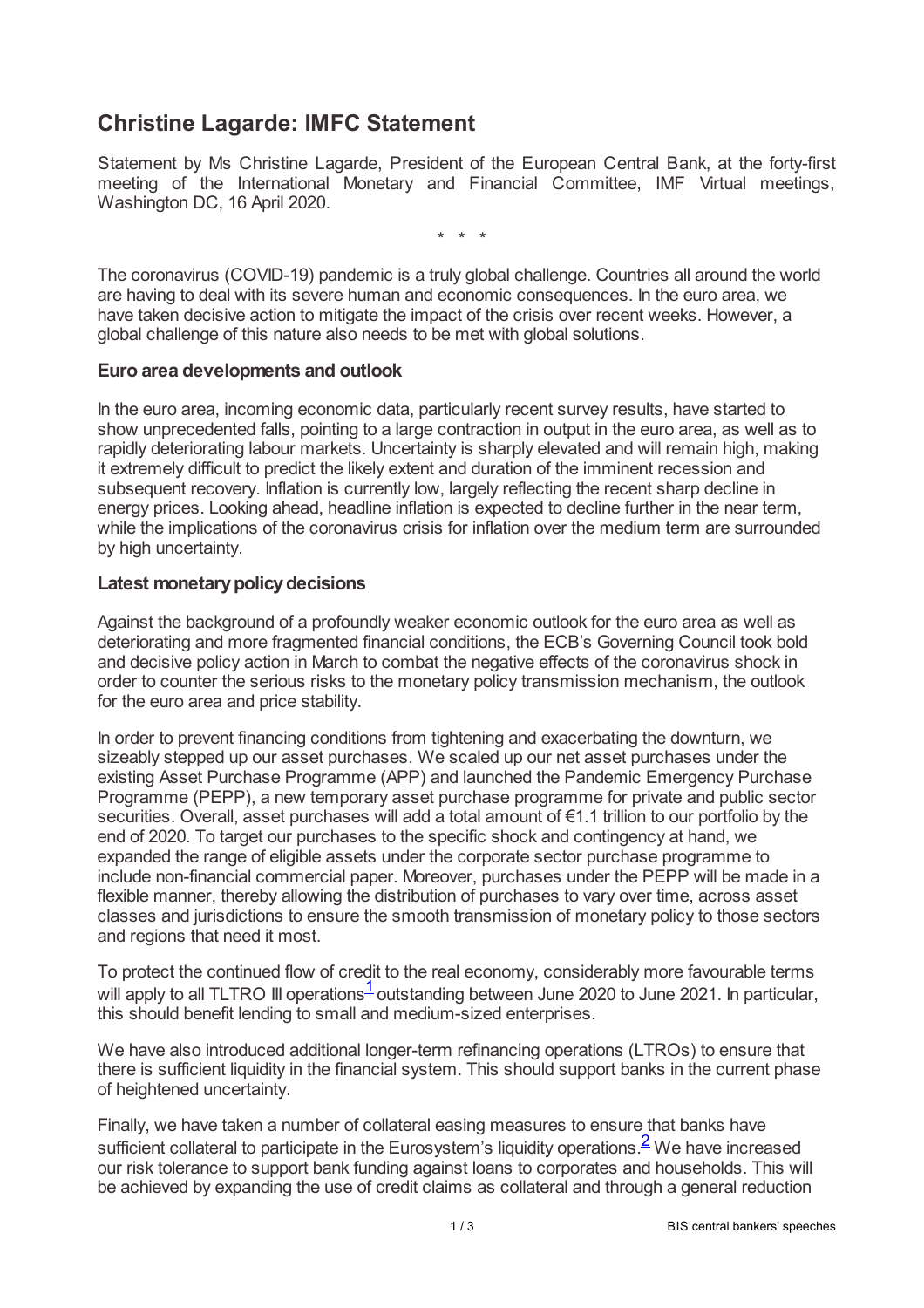in collateral valuation haircuts.

The Governing Council is committed to doing everything necessary within its mandate to help the euro area through this crisis. It is fully prepared to increase the size of its asset purchase programmes and adjust their composition, by as much as necessary and for as long as needed. It will explore all options and all contingencies to support the economy through this shock.

# **Euro area banking sector developments**

Thanks to the efforts made after the global financial crisis, euro area banks now have more robust capital and liquidity positions than they did in 2008, with sufficient capacity to absorb loan losses similar to those seen in the wake of that crisis. Together with national authorities, we have also taken supervisory and macroprudential measures to enhance the euro area banking sector's ability to absorb losses and provide necessary support to the real economy. The possibility of operating below the level of capital defined by the Pillar 2 Guidance, as well as the immediate implementation of rules on the composition of Pillar 2 Requirements under the new Capital Requirements Directive V, will provide capital relief of €120 billion that will enable banks to finance loans to households, small businesses and corporate customers. Through the release of countercyclical capital buffers, systemic risk buffers and buffers for systemically important institutions, macroprudential measures are contributing a further €22 billion of capital. We have also recommended that banks neither pay dividends nor buy back shares until at least October 2020, a move which would retain approximately €30 billion of capital. The current measures imply using the flexibility that is built into the existing framework in order to help the banking sector weather these difficult economic circumstances. We remain committed to fully implementing the Basel standards under the revised timeline. We are by no means backtracking on the progress in strengthening the regulatory and supervisory framework that has been made since the previous financial crisis. With regard to future actions, the ECB is continuously monitoring developments – also from a macroprudential perspective – and assessing the need for additional steps, including the further release of buffers or measures to support their usability.

We also continue to closely monitor non-bank financial institutions. Some investment funds have been experiencing significant outflows since the outbreak of market volatility, but the ECB's recent policy actions have helped to improve conditions. In particular, following our decision to expand private sector asset purchases to non-financial commercial paper, outflows from euro area money market funds have been stemmed. These events also emphasise the importance of extending macroprudential frameworks beyond banking over the medium term.

# **European responses to the coronavirus shock**

Fiscal and structural policies should be targeted at enhancing the European countries' capacity to deal with the economic and social impact of the coronavirus pandemic and to support the subsequent economic recovery. We welcome the initiatives already taken by European governments and European institutions to ensure sufficient healthcare resources and to provide support to affected companies and employees. These will help in securing employment and safeguarding the survival of productive firms. We also welcome the provision of credit guarantees. Such actions should help to complement and reinforce the unprecedented monetary policy measures taken by the ECB's Governing Council in response to the crisis.

#### **International responses to the coronavirus shock**

As national authorities take the necessary steps to fight the pandemic, global cooperation and resource sharing across nations remain vital. Addressing international trade disruptions, preserving trade openness and assuring the flow of vital medical supplies and other goods and services across borders is of paramount importance in helping to contain the economic fallout from the outbreak.